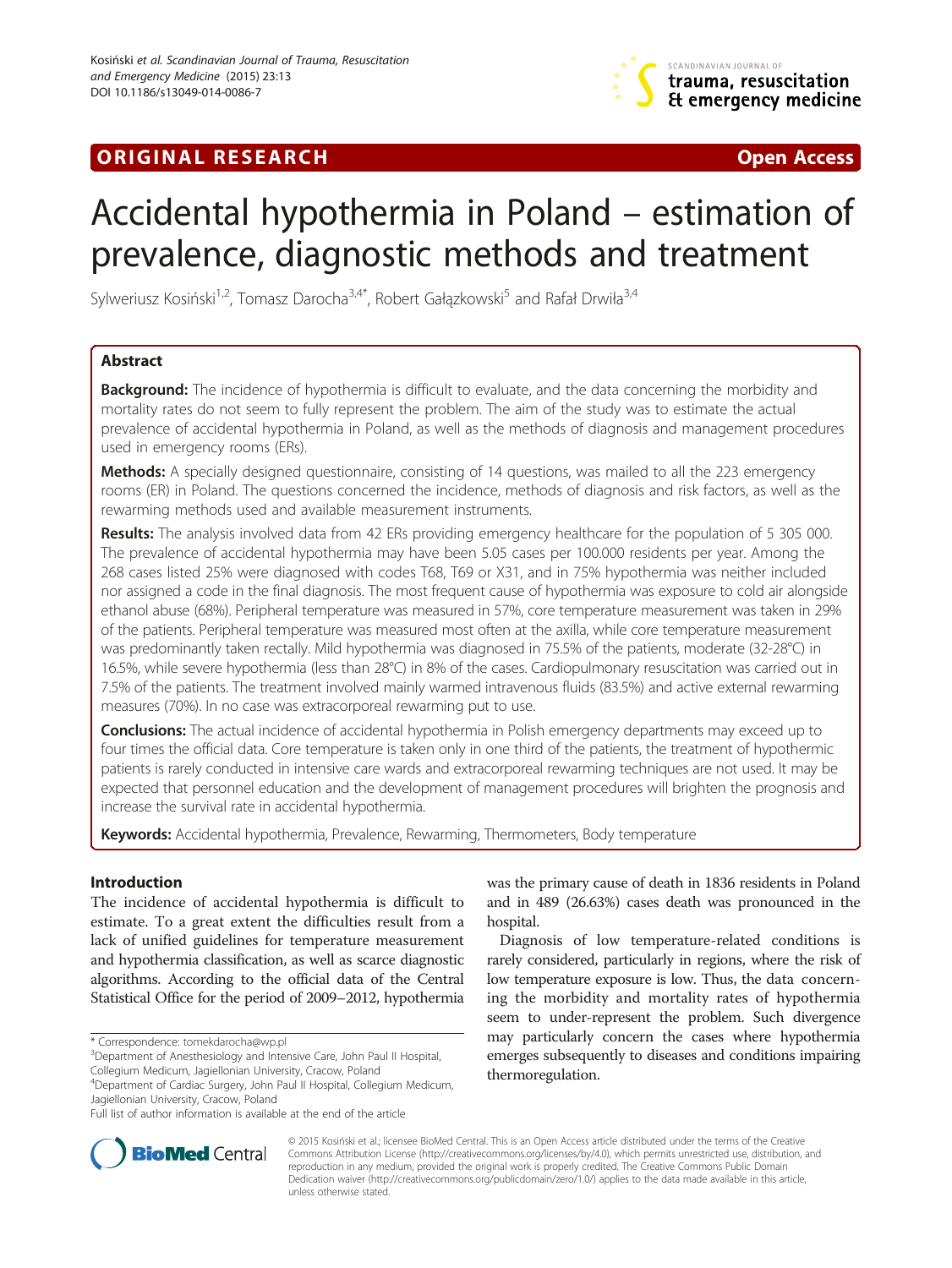The aim of the study was to estimate the actual prevalence of accidental hypothermia in Poland, as well as to identify methods of diagnosis and management procedures in emergency rooms (ERs). We decided to collect data directly from ERs with a specially designed questionnaire. It was expected that the information collected would constitute the basis for analysing the current status of the problem in Poland, as well as the reasonableness of establishing facilities designated specifically for the treatment of severe accidental hypothermia.

### Methods

According to the Regional Ethical Review Board, the study did not require review. Research was carried out in May 2012. The questionnaire was supplied to the management teams of all the 223 ERs in the country. In the Polish Emergency Medical System (EMS) each ward functions to the same level with regards to qualifications, equipment and human resources and independently on level of the hospital. The collection form included 14 questions on the prevalence, diagnostic methods and hypothermia risk factors, as well as the methods applied for rewarming. The subjects were identified in hospital databases by means of the International Classification of Diseases, version 10, using the codes T68, T69 or X31. Patient records were reviewed by medical personnel and the data required were entered into the collection form provided by the authors. The majority of the questions demanded the provision of figures, and one question was focused on the equipment of ERs, including measurement instruments. We assumed that core temperature is taken by means of a thermistor probe in the oesophagus, rectum, urinary bladder, or on the tympanic membrane. Three questions were accompanied by explanations. Emphasis was put on the aetiology of hypothermia – the data provided could not include post-traumatic hypothermia. A request was also included to review the ED's database in search of patients in whom hypothermia developed concurrently with other diseases and was not included or described with a relevant code in the final diagnosis. Each questionnaire required answers from medical personnel only (managing physician or nurse). The filled out data collection forms were reviewed and categorised by the authors.

Descriptive statistics were provided as mean values and a standard deviation or percentage. The chi-square test was used in order to define the uniformity of the distribution of answers. Assumption was made that the values expected for each category of the variables analysed were equal. The same significance level of 0.01 was approved for all the calculations. The official data of the Main Statistical Office were used as a base for complementary analyses of the quality of life as a risk factor for hypothermia. Statistical analyses were performed with SPSS 17.0.0.

#### Results

From each of the sixteen provinces in Poland two to seven questionnaires were sent back. In total 50 collection forms were thus acquired, however eight were not completed. Therefore, data from 42 ERs were submitted for the analysis. The analysed ERs provided healthcare to a combined population of 5 305 000 people. In total, 268 cases of hypothermia were reported in the year 2011. The diagnosis of T68, T69 or X31 was entered into the documentation of 67 patients (25%). In 201 (75%) cases, hypothermia developed concurrently with other diseases and was not included or described with a relevant code in the final diagnosis. Hypothermia was not diagnosed at all in 9 ERs. Therefore, the prevalence of accidental hypothermia may have been 5.05 cases per 100 000 residents per year in the population analysed. The causes of hypothermia are listed in Table 1. Poor social living conditions (separation, negligence and poverty) were found in 66 cases (24.8%), and 106 persons (39.8%) were homeless. The complementary analysis showed that the poverty level, with the assumed threshold of 14%, in a particular province did not affect the prevalence of hypothermia ( $\chi^2$  = 6.89, p = 0.03). The lower urbanization level of a province (<63%) turned out to be a contributory risk factor for hypothermia ( $\chi^2$  = 12.77; p = 0.002).

The most commonly applied method of diagnosing hypothermia was the measurement of peripheral temperature (153 patients, 57,1%). Core temperature was taken in 78 patients (29.1%), amongst the remaining cases diagnosis was made on the basis of clinical examination (37 patients, 13.8%). The distribution of the responses was not uniform  $(\chi^2 = 61.00; p = 0.000)$ . Peripheral temperature was measured most often at the axilla and core temperature in the rectum (Table [2\)](#page-2-0).

Mild hypothermia was diagnosed in the majority of patients (202 patients, 75.4%). Moderate hypothermia  $(32-28\degree C)$  was found in 44 (16.4%), and severe (<28 $\degree C$ ) in 22 patients (8.2%). The lowest recorded temperature was 25°C. The mean of the lowest temperatures reported across ERs was  $29.1^{\circ}$ C (SD = 3.2°C).

The treatment of hypothermia relied mostly on warmed intravenous fluids, yet usually various rewarming techniques were employed at the same time (Figure [1](#page-2-0)). Airway warming was instituted in a single ER in 10

| <b>Table 1 Causes of hypothermia</b> |  |  |  |  |  |  |
|--------------------------------------|--|--|--|--|--|--|
|--------------------------------------|--|--|--|--|--|--|

| Cause                                     | Number | %    |
|-------------------------------------------|--------|------|
| Cold air exposure in alcohol intoxication | 182    | 67.9 |
| Cold air exposure                         | 52     | 19.4 |
| Cold water immersion                      | 17     | 6    |
| Substances impairing thermoregulation     | 4      | 1.5  |
| Other                                     | 13     | 4.8  |
| In total                                  | 268    |      |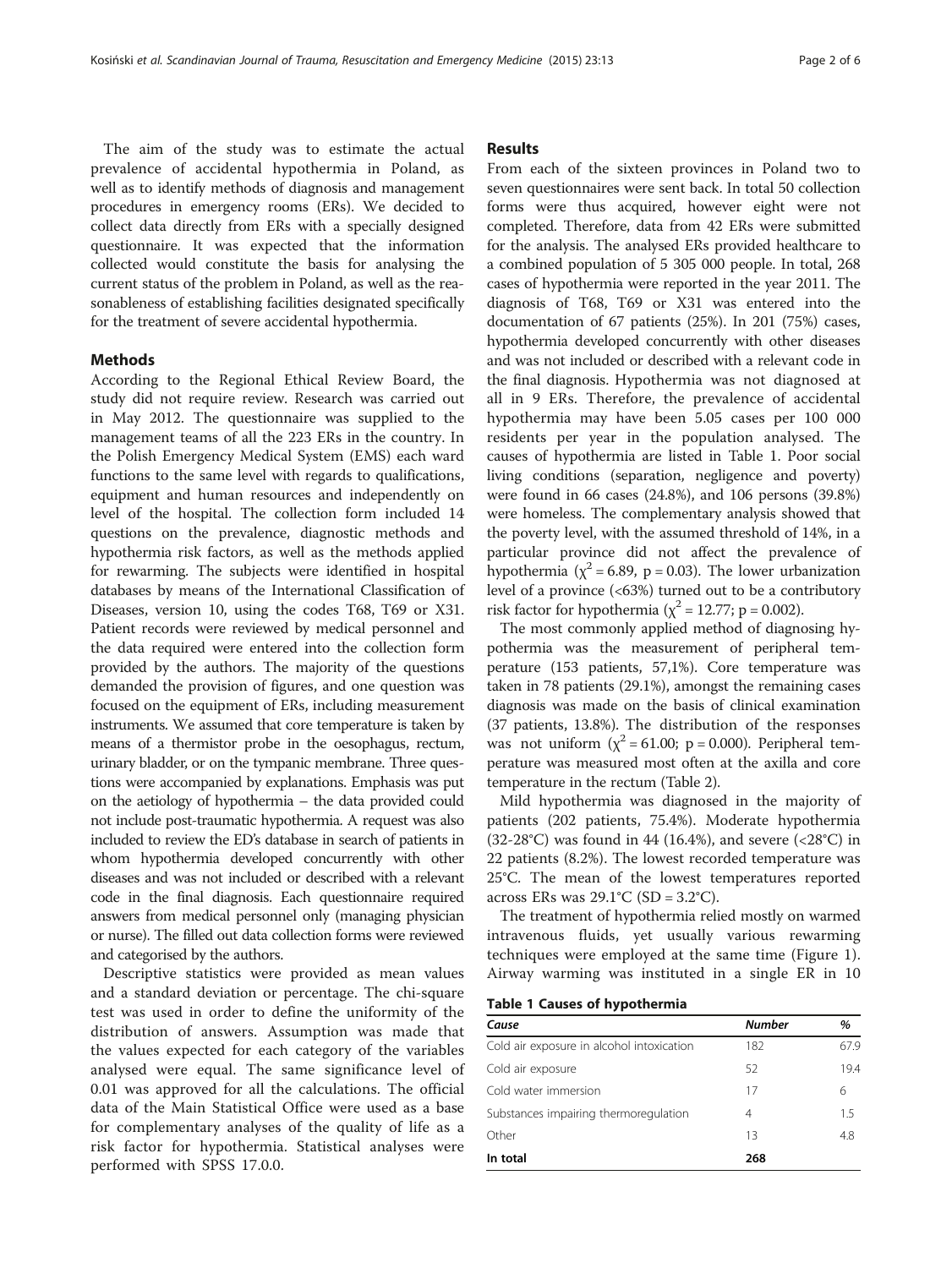<span id="page-2-0"></span>Table 2 Core temperature measurement

| <b>Site</b> | <b>Number</b> | %    |
|-------------|---------------|------|
| Rectal      | 43            | 49,4 |
| Oesophageal | 35            | 40,2 |
| Tympanic    | 9             | 10,3 |
| In total    | 87            |      |

cases (4.4% of the indications) and in no case was extracorporeal rewarming implemented.

About half of the patients were treated at the ER and discharged home and only 8.2% of the patients were transferred to intensive care units (Table [3](#page-3-0)). Cardiopulmonary resuscitation was carried out in 20 patients (7.5%), with the longest efforts lasting up to 7 hours. The mean longest time of resuscitation was 141.5 minutes  $(SD = 86.4$  minutes).

Measurement instrument data were obtained from 35 ERs. Infrared emission detection (IRED) thermometers were the most commonly used devices (19 ERs, 54.3%). Rectal and oesophageal probes were the dominant tool for core temperature assessment (27 departments, 77.1%). There were no urinary bladder probes, nor probes for epitympanic measurement.

### **Discussion**

The US National Hospital Ambulatory Medical Care Survey showed that hypothermia or other low temperature – related conditions were diagnosed in 4 persons per million inhabitants annually in ERs between 1995–2004 period [[1](#page-4-0)]. The prevalence of hypothermia in European countries is 0.13-5.3 cases per 100 thousand inhabitants per year [[2](#page-4-0)-[5](#page-4-0)] and 6.9 per 100 thousand inhabitants per year in New Zealand [[6](#page-4-0)]. In west Scotland hypothermia was diagnosed during the winter of 1993/1994 in one per 14.000 of the admitted patients. Translating these data to the whole population of the UK, hypothermia might have been a reason for 4000 admissions at ERs and for as many as 1000 deaths, whereas, national data bases in England and Wales show that hypothermia causes the death of 300 people per year [[7](#page-4-0)]. Official rates may be far lower than the actual prevalence of the condition, which is also confirmed by the results of our study [\[1,2,6,7\]](#page-4-0). Accidental hypothermia was officially diagnosed in 1.26 per 100 000 residents in Poland, but in fact it was probably four times more frequent. The questionnaire which was used in the study was designed to expose this difference. Nevertheless, these are still estimates often based on retrospective data and clinical examination, frequently not confirmed by body temperature measurement.

The main cause of heat loss in our study was the exposure to cold air (almost 90% of the cases) and only 6% of the patients suffered from hypothermia due to cold water immersion. By comparison – this proportion was as high as 30% in the Netherlands [[2](#page-4-0)]. Likewise within other studies [[2,4,7,8](#page-4-0)] hypothermia was often associated with alcohol intoxication – more than 2/3 of patients were affected by ethanol. Social living conditions were also associated with the development of hypothermia. Social isolation, negligence or poverty were found in about 25% of the patients with hypothermia and nearly 40% of victims were homeless. The complementary analysis of social and economic aspects focused on two objective indicators of the quality of life. We did not find a statistically higher prevalence of hypothermia in provinces with higher levels of poverty however we succeeded in showing a relationship between worse urbanization rates and the prevalence of hypothermia. Both of these observations are surprising – since considering the high prevalence of hypothermia among the homeless and the poor, a completely opposite result was expected. One of the reasons behind this result might be the fact that perhaps we used inappropriate criteria or the number and distribution of data was not sufficient for a credible analysis, but we believe that this finding needs to be explained and further detailed studies are required.

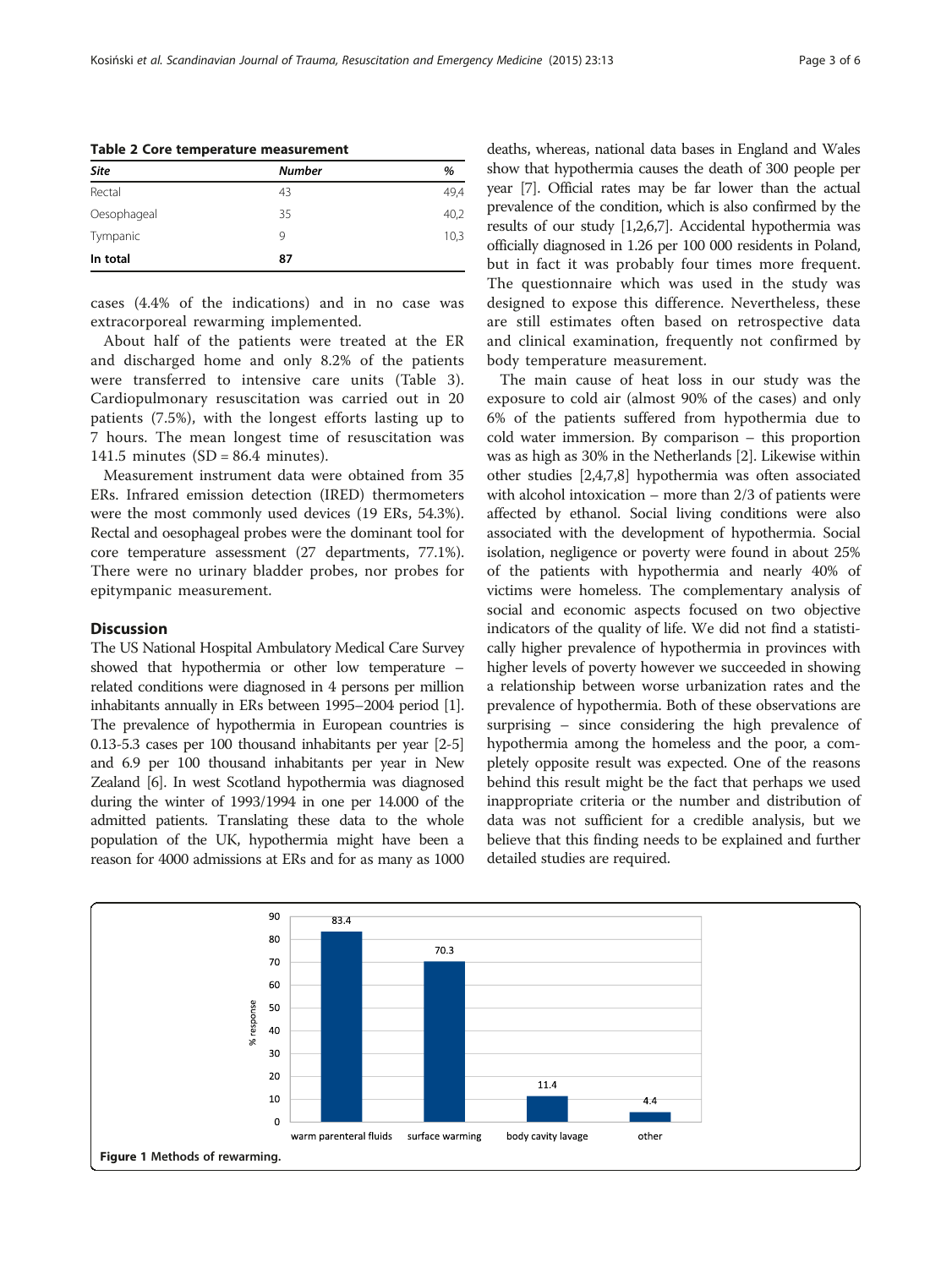<span id="page-3-0"></span>Table 3 The process of treatment

| Course                              | <b>Number</b> | %    |  |
|-------------------------------------|---------------|------|--|
| ER and discharges                   | 133           | 49,6 |  |
| FR and transfer to other wards      | 98            | 36,6 |  |
| FR and transfer to ICU              | 22            | 8,2  |  |
| FR and transfer to other facilities | 8             | Β    |  |
| Death at FR                         | 7             | 2.6  |  |
| In total                            | 268           |      |  |

The diagnosis of hypothermia was based on peripheral temperature measurement and a clinical examination in two thirds of the cases. Core temperature was only taken in less than one third of patients. It is worth pointing out that according to international and local recommendations, core temperature is crucial for the diagnosis of hypothermia [\[9](#page-4-0)-[11\]](#page-4-0). Additionally, both the classification and treatment algorithms are based on the temperature of internal organs. To explain this paradox we undertook the analysis of available measurement instruments at ERs. Pursuant to effective regulations in Poland, each ER should be equipped with a device for core temperature assessment. In the majority of departments, it was declared that monitor probes are used for oesophageal or rectal measurements. None of the ERs declared using epitympanic probes, although these are considered to be optimal in terms of accuracy and low invasiveness [\[9,12](#page-4-0)]. Nor were there any urinary bladder probes. The usefulness of classic, hand-held and IRED thermometers for the measurement of central temperature is limited in accidental hypothermia [[9,13](#page-4-0)]. Consequently, the reliable evaluation and classification of hypothermia might not have been compromised in 8 out of 35 departments (22.85%).

Another factor we have taken into consideration is the simple lack of personnel expertise in accidental hypothermia. Some of the blank questionnaires bore a note: "We do not treat hypothermia at our ER" which indicate a complete lack of knowledge in this matter. This finding is reinforced by the fact that nine out of 50 ERs did not diagnose hypothermia at all, which is unlikely. We are aware that data on hypothermia classification based on such imprecise evaluation cannot be completely reliable, but on the other hand the lack of awareness and wrong diagnostic pathways present in Polish emergency rooms are one the findings of the study. It seems, however, that problems with proper and accurate measurement may occur in other emergency medical systems too [\[5,11](#page-4-0)].

About half of the patients were treated at ER and discharged home. Only 8% of them were transferred to intensive care units (ICU). However, based on the experience of leading medical centres in Europe, the ICU is the optimal ward for treating patients with hypothermia [[4,14](#page-4-0)-[17](#page-4-0)]. Moderate or severe hypothermia (<32°C) was diagnosed in one out of four patients who were admitted to Polish ERs, which means that treatment at intensive care units could have been fully justified.

The mortality rate within the group analysed was 6.3%. It is worth highlighting however, that this data refers only to the period patients spent in ERs – and the follow-up history of the patients who were transferred to other departments remains unknown. At the University Hospital in Vienna a total 5% of 80 patients with diagnosed accidental hypothermia died at the ER, but the overall mortality rate was 34% [\[16\]](#page-4-0). Similar mortality rates were observed at the University Hospital in Amsterdam [[17](#page-4-0)].

The most commonly used method of treatment was by means of warmed intravenous infusions and about two thirds of the patients were rewarmed by means of forced air warming or carbon-fiber blankets. In general, several rewarming options using a variety of means to deliver heat were reported, which supports the thesis that evidence-based treatment of accidental hypothermia does not exist [\[17](#page-4-0)]. Extracorporeal rewarming was not undertaken in any of the facilities. Experience obtained in leading medical centres shows that noninvasive rewarming is both effective and safe and that indications for invasive methods are restricted to only a few cases [[5,8,14-17](#page-4-0)]. It should be emphasized however that extracorporeal rewarming may be crucial for the patient's survival in severe hypothermia accompanied by cardiovascular instability [\[13,17](#page-4-0)-[20\]](#page-5-0). Cardiopulmonary resuscitation was required at the initial stage of therapy in 20 out of 268 patients included in our study. Given the experience obtained at University Hospital in Vienna [[16,](#page-4-0)[20\]](#page-5-0), it may be presumed that extracorporeal rewarming was potentially indicated in at least half of the group i.e. in about 4% of the patients who died.

The methods of extracorporeal blood rewarming are available in a limited number of specialized medical centres. In practice, they can be applied only in patients who developed hypothermia in the neighbourhood of cardiothoracic surgical centres. Even though patients could be transported from distant hospitals, this is not always feasible and requires a procedure which is complex in terms of organisation [[21](#page-5-0)]. Otherwise, medical equipment may be needed for current surgical procedures and thus not be available for other purposes. All these factors contribute to the fact that extracorporeal rewarming is rarely an option for ER personnel. It may be expected that an information campaign and the development of management procedures including transport to specialized facilities will increase the survival rate in accidental hypothermia [[13](#page-4-0)[,19\]](#page-5-0).

This is the first ever survey on accidental hypothermia victims in Poland. The survey confirmed our personal observations that the current methods of diagnosis and treatment of accidental hypothermia are probably far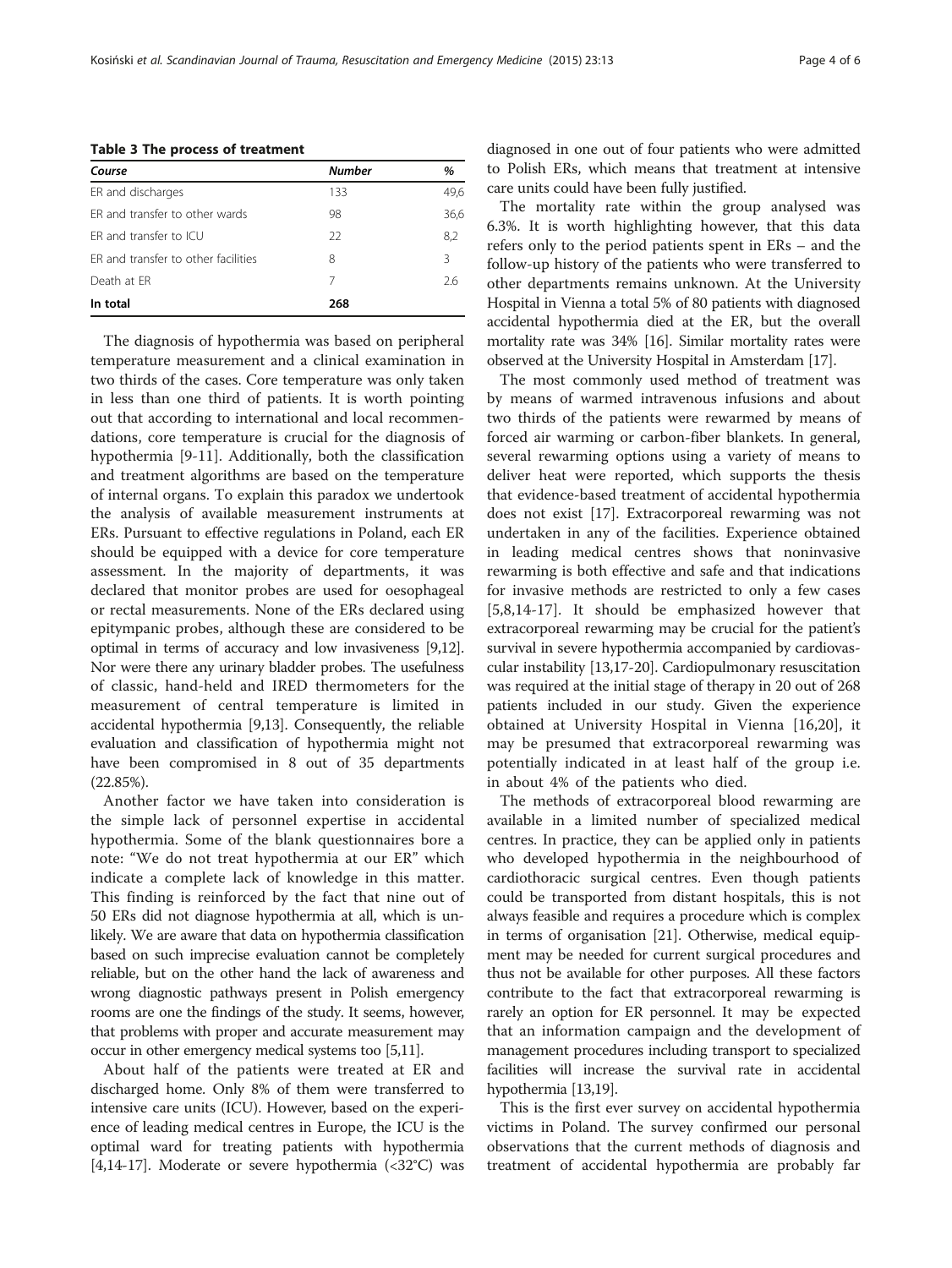<span id="page-4-0"></span>from perfect. Therefore, it might be reasonable to establish regional centres designated to providing expert help and organizational support, as well as to promote effective means of treatment especially in severe stages of accidental hypothermia. Recently, based on preliminary results of a current study, the Severe Hypothermia Treating Centre has been established in Cracow. It is the first and so far the only specialized unit in Poland dedicated to the extracorporeal treatment of accidental hypothermia [\[22](#page-5-0)]. The centre cooperates with the International Hypothermia Registry [[23](#page-5-0)] We hope that based on the Centre's experience and organization, other provinces in Poland will make the effort to create similar facilities.

## Limitations

Considering the character of the study and the research method applied, a certain margin of data error is acceptable here. In addition, we obtained data from only about 20% of the ERs which provide healthcare to less than 15% of the population in Poland. Therefore, the presented data and analysis should be seen as a rough guide. The study was limited to the treatment phase within the ER. As a result, we do not know the follow-up history of the patients once they have been transferred to other departments. Consequently, it is impossible to give an opinion on overall hypothermia-related hospital morbidity. We did not find any studies with the same design which might be used as a reference. We used analyses of national databases and data collected in single clinics or groups of medical centres for this purpose. Considering that core temperature was taken in only 1/3 of patients, data on hypothermia classification cannot be completely reliable.

## Conclusions

The actual incidence of accidental hypothermia in Polish emergency departments may exceed the official data by up to four times. The diagnosis of hypothermia is based on the peripheral temperature measurement and clinical examination in two thirds of the cases, while the core temperature is taken in only one third of the patients. Several rewarming options are applied with the use of a variety of equipment, which supports the thesis that evidence-based treatment of accidental hypothermia does not exist. The treatment of hypothermic patients is rarely conducted in intensive care units, and extracorporeal rewarming techniques are not used. It may be expected that personnel education and the development of management procedures, including transport to specialized facilities, will brighten the prognosis and increase the survival rate in accidental hypothermia.

#### Competing interests

The authors declare that they have no competing interests.

#### Authors' contributions

SK has participated in study design, data collection, data analysis, data interpretation, drafting and revising the manuscript. TD has participated in study design, data analysis, data interpretation, drafting and revising the manuscript. RG has participated in data interpretation and revising the manuscript. RD has participated in data interpretation and revising the manuscript. All authors have read and approved the final manuscript.

#### Author details

<sup>1</sup>Department of Anesthesiology and Intensive Care, Pulmonary Hospital Zakopane, Poland. <sup>2</sup>Tatra Mountain Rescue Service, Zakopane, Poland.<br><sup>3</sup>Department of Anesthesiology and Intensive Care, John Paul II Hosp <sup>3</sup>Department of Anesthesiology and Intensive Care, John Paul II Hospital, Collegium Medicum, Jagiellonian University, Cracow, Poland. <sup>4</sup>Department of Cardiac Surgery, John Paul II Hospital, Collegium Medicum, Jagiellonian University, Cracow, Poland. <sup>5</sup>Department of Emergency Medical Services, Medical University of Warsaw, Polish Medical Air Rescue, Warsaw, Poland.

#### Received: 17 November 2014 Accepted: 30 December 2014 Published online: 06 February 2015

#### References

- 1. Baumgartner EA, Belson M, Rubin C, Patel M. Hypothermia and other cold-related morbidity emergency department visits: United States, 1995–2004. Wilderness Environ Med. 2008;19:233–7.
- 2. Bierens JJ, Uitslager R, Swenne-Van Ingen MM, Van Stiphout WA. Accidental hypothermia: incidence, risk factors and clinical course of patients admitted to hospital. Eur J Emerg Med. 1995;2:38–46.
- 3. Herity B, Daly L, Bourke GJ, Horgan JM. Hypothermia and mortality and morbidity. an epidemiological analysis. J Epidemiol Community Health. 1991;45:19–23.
- 4. Vassal T, Benoit-Gonin B, Carrat F, Guidet B. Severe accidental hypothermia treated in an ICU. Chest. 2001;120:1998–2003.
- 5. Brändström H, Johansson G, Giesbrecht GG, Ängquist KA, Haney MF. Accidental cold-related injury leading to hospitalization in northern Sweden: an eight-year retrospective analysis. Scand J Trauma Resusc Emerg Med. 2014;22:6.
- 6. Taylor NA, Griffiths RF, Cotter JD. Epidemiology of hypothermia: fatalities and hospitalisations in New Zealand. NZ J Med. 1994;24:705–10.
- 7. Hislop LJ, Wyatt JP, McNueghton GW, Ireland IJ. Urban hypothermia in the West of Scotland. BMJ. 1995;311:725–7.
- 8. Danzl DF, Pozos RS, Auerbach PS, Glazer S. Multicenter hypothermia survey. Ann Emerg Med. 1987;16:1042–55.
- 9. Soar J, Perkins GD, Abbas G, Alfonzo A, Barelli A, Bierens JJLM, et al. European resuscitation council guidelines for resuscitation 2010 section 8. cardiac arrest in special circumstances: Electrolyte abnormalities, poisoning, drowning, accidental hypothermia, hyperthermia, asthma, anaphylaxis, cardiac surgery, trauma, pregnancy, electrocution. Resuscitation. 2010;81:1400–33.
- 10. Durrer B, Brugger H, Syme D. The medical on-site treatment of hypothermia ICAR-MEDCOM recommendation. High Alt Med Biol. 2003;4:99–110.
- 11. Strapazzon G, Procter E, Paal P, Brugger H. Pre-hospital core temperature measurement in accidental and therapeutic hypothermia. High Alt Med Biol. 2014;15:104–11.
- 12. Walpoth BH, Galdikas J, Leupi F, Muehlemann W, Schlaepfer P, Althaus U. Assessment of hypothermia with a new "tympanic" thermometer. J Clin Monit. 1994;10:91–6.
- 13. Brown DJ, Brugger H, Boyd J. Accidental hypothermia. N Engl J Med. 2012;367:1930–8.
- 14. Megarbane B, Axler O, Chary I, Pompier R. Hypothermia with indoor occurrence is associated with a worse outcome. Intensive Care Med. 2000;26:1843–9.
- 15. Ledingham IM, Mone JG. Treatment of accidental hypothermia: a prospective clinical study. BMJ. 1980;280:1102–5.
- 16. Roeggla M, Holzer M, Roeggla G, Frosard M. Prognosis of accidental hypothermia in the urban setting. J Intensive Care Med. 2001;16:142–9.
- 17. van der Ploeg GJ, Goslings JC, Walpoth BH, Bierens JJ. Accidental hypothermia: rewarming treatments, complications and outcomes from one university medical centre. Resuscitation. 2010;81:1550–5.
- 18. Ruttmann E, Weissenbacher A, Ulmer H, Müller L. Prolonged extracorporeal membrane oxygenation-assisted support provides improved survival in